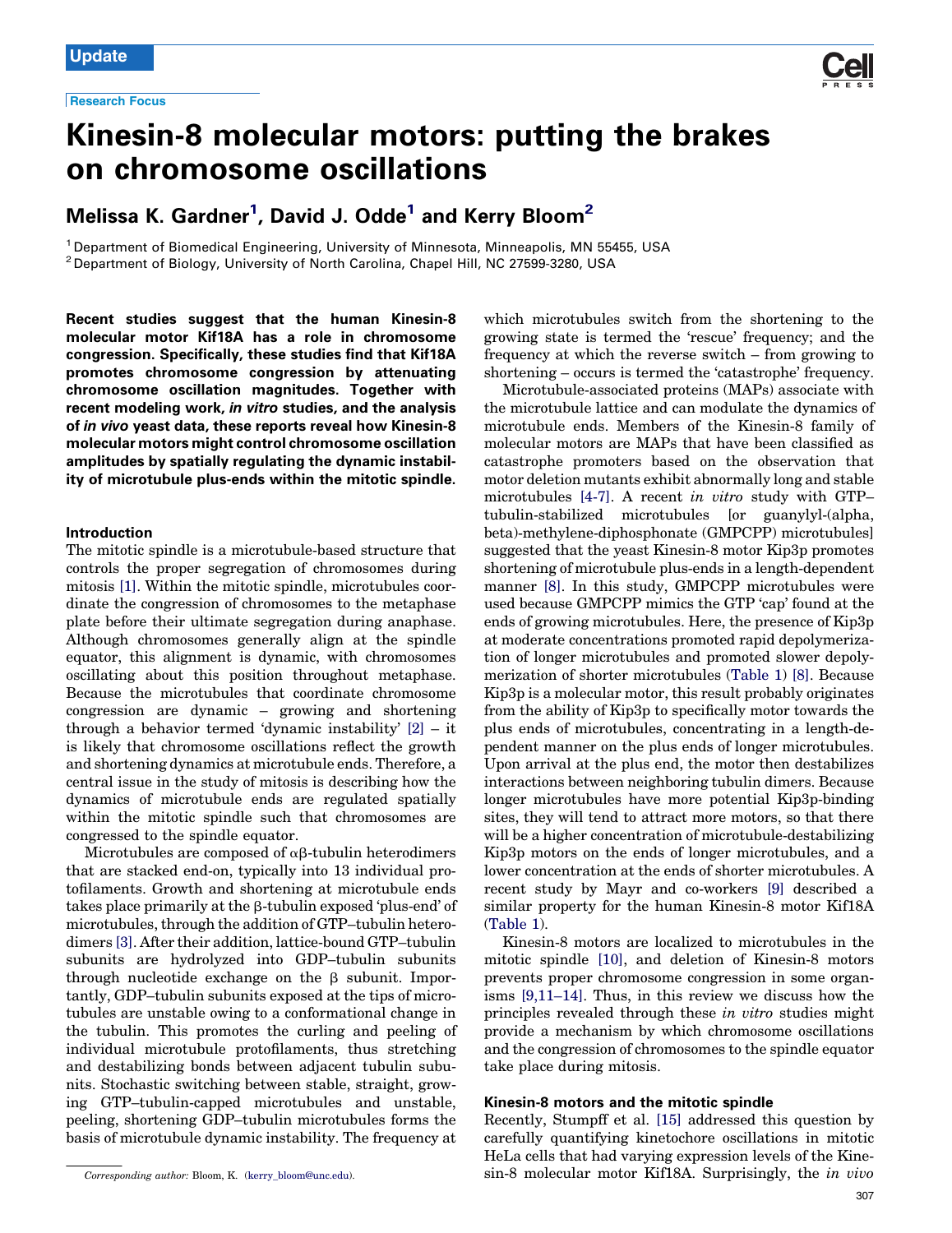| <b>Parameter</b>                                  | <b>Experiment type and organism</b>        | With Kinesin-8 <sup>a</sup>      | <b>Without Kinesin-8<sup>b</sup></b> |
|---------------------------------------------------|--------------------------------------------|----------------------------------|--------------------------------------|
| Microtubule-shortening rate                       | In vivo: budding yeast astral microtubules | $1.91 \pm 0.69$ [16]             | $2.82 \pm 0.95$ [16]                 |
| $(\mu m/min)$                                     | In vivo, human (HeLa cells)                | $1.92 \pm 0.06$ [15] (metaphase) | $2.80 \pm 0.08$ [15] (metaphase)     |
|                                                   |                                            | $1.68 \pm 0.08$ [15] (anaphase)  | $2.12 \pm 0.14$ [15] (anaphase)      |
|                                                   | In vitro, GMPCPP microtubules              | $\sim$ 0.10 [16] (50 nM Kip3p)   | $\sim$ 0.00 [16]                     |
|                                                   |                                            | $\sim$ 0.50 [8] (3.3 nM Kip3p)   | $\sim$ 0.00 [8]                      |
|                                                   | In vitro, GMPCPP microtubules              | $\sim$ 1.25 [9] (100 nM Kif18A)  | $\sim$ 0.00 [9]                      |
| Microtubule catastrophe<br>frequency $(min^{-1})$ | In vivo, budding yeast astral microtubules | $0.48$ [16]                      | $0.27$ [16]                          |

<sup>a</sup>Kinesin-8 molecular motors are present in the assay, either endogenously as in the in vivo studies, or added to the assay in the noted concentrations as in the in vitro studies. <sup>b</sup>Kinesin-8 molecular motors are either deleted or knocked down as in the in vivo studies, or absent as in the in vitro studies.

effect of Kinesin-8 molecular motors on microtubule depolymerization rates appears to be the opposite of the reported in vitro effect on GMPCPP-stabilized microtubules. Although the presence of Kinesin-8 motors results in more rapid in vitro depolymerization of longer GMPCPP-stabilized microtubules, the presence of Kif18A in vivo appears to slow the rate of microtubule-shortening during both metaphase and anaphase (Table 1) [\[15\].](#page-3-0) This result is consistent with recent in vivo measurements of yeast cytoplasmic microtubule dynamics, in which shortening rates were slowed by  $\sim\!\!48\%$  in the presence of Kip3p (Table 1) [\[16\]](#page-3-0). Mayr et al. [\[9\]](#page-3-0) reported slower in vivo chromosome oscillation velocities with Kif18A depletion. However, these velocities were probably underestimated, because the observed frame-rate  $(0.91 \text{ frames/min}^9)$  was similar to the kinetochore-switching rate (in cells depleted of Kif18A, the switching rate was  $\sim$ 1.23 switches/min<sup>15</sup>). Thus, at least in part, the loss of chromosome congression in human HeLa cells depleted of Kif18A is the result of larger chromosome oscillation amplitudes that originate from rapid microtubule depolymerization in the absence of Kif18A.

#### Depolymerization at the microtubule plus-end

It is interesting to consider how these opposing effects of Kinesin-8 on in vitro GMPCPP microtubule depolymerization rates and on in vivo GDP-tubulin microtubule depolymerization rates might arise. Given that stable GMPCPP microtubules are composed primarily of GTP–tubulin subunits, in vitro GMPCPP microtubule protofilaments prefer to be relatively straight. This means that the strain between the motor domains of the plus-end-directed Kinesin-8 molecular motor might force outward protofilament curling (Figure 1a, upper panel). This curling would destabilize the lateral bonds with neighboring tubulin subunits, which would then increase the dissociation rate of the most distal tubulin subunit, provided that the lost lateral-bond energy and the gained curling-energy together exceed the motor-cross-linking energy. Based on our previous modeling of microtubule disassembly [\[17,18\],](#page-3-0) we estimate that the lost lateral-bond energy in the presence of the motor is  $\sim$ +5 k<sub>B</sub>T (this is for a single bond, where  $1 \text{ k}_{\text{B}}$ T/single bond=0.6 kcal/mol of bonds; note that a high-affinity bond,  $\mathrm{K_{D}\!\!\sim\!1}$  nM, has a standard Gibbs free-energy change of  $-21 \text{ k}_{\text{B}}$ T, and that a moderate affinity bond,  $\text{K}_{\text{D}} \sim 1 \mu \text{M}$ , has an energy change of  $-14 \text{ kgT}$ ). Furthermore, we estimate that the curling energy penaly is  $\sim$ +3 k $_{\rm B}$ T, for a total of  $+8\ \mathrm{k}_{\mathrm{B}}\mathrm{T}$  of unfavorable energy. Given that this is less than the Gibbs free-energy of GTP hydrolysis (i.e.  $\sim$  –20 k<sub>B</sub>T), it is feasible for the motor to generate such

strains. By comparison, the longitudinal cross-linking energy of XMAP215 – in this case, it is considered to be a MAP that can cross-link tubulin dimers in a manner similar to Kif18A – was estimated to be  $\sim$  –4  $\mathrm{k_B T^{17}}$ . Thus, there is a possible net increase of  $\sim$ +4 k<sub>B</sub>T of unfavorable energy due to outward protofilament-curling generated from strain between the motor-walking domains. This would increase the tubulin dissociation rate by more than 50-fold. A similar Kinesin-8-mediated mechanism would then presumably apply to growing microtubules in vivo with a stabilizing GTP–tubulin cap. Curling of GTP–tubulin subunits at growing microtubule tips might promote removal of the stable GTP–tubulin cap and this in turn would initiate microtubule catastrophe by exposing unstable GDP–tubulin subunits at the microtubule tip. The difference between GMPCPP-stabilized microtubules in vitro and GDP–tubulin microtubules in vivo is that, once uncapped, depolymerization of GDP–tubulin microtubules then proceeds spontaneously through the curling and peeling of unstable GDP–tubulin protofilaments. In this case, Kinesin-8 motors might act passively to cross-link and stabilize the bonds between neighboring tubulin subunits (Figure 1a, lower panel), thereby slowing the in vivo depolymerization rate. Thus, it might be that the microtubuledestabilizing effect of Kinesin-8 is manifested in vivo by an increase in microtubule catastrophe frequency – as measured recently in experiments with cytoplasmic microtubules in yeast (Table 1) [\[16\]](#page-3-0) – even though Kinesin-8 motors actually slow the microtubule-shortening rate in vivo. This behavior is consistent with the observation that the Drosophila Kinesin-8 motor Klp67A tends to destabilize dynamic microtubules during metaphase, while stabilizing the formation of the central spindle during anaphase. These effects might be caused by increased microtubule catastrophe during metaphase with a reduced interpolar microtubule depolymerization rate during anaphase [\[4\]](#page-3-0). It would be interesting to test the effect of Kinesin-8 on dynamic GTP–tubulin microtubule depolymerization rates in vitro, in an effort to determine whether these contrasting behaviors can be observed.

# Kinesin-8 mediated regulation of chromosome oscillations

As shown by Stumpff et al. [\[15\]](#page-3-0), the increased microtubuleshortening velocity is a major factor in the increased kinetochore oscillation amplitude in Kif18A-depleted cells. In these cells, it is likely that shortening microtubules drive pole-ward motion of leading kinetochores [\[19\].](#page-3-0) As described above, Kif18A might also promote the lengthdependent catastrophe of longer microtubules [\[8,9\]](#page-3-0). The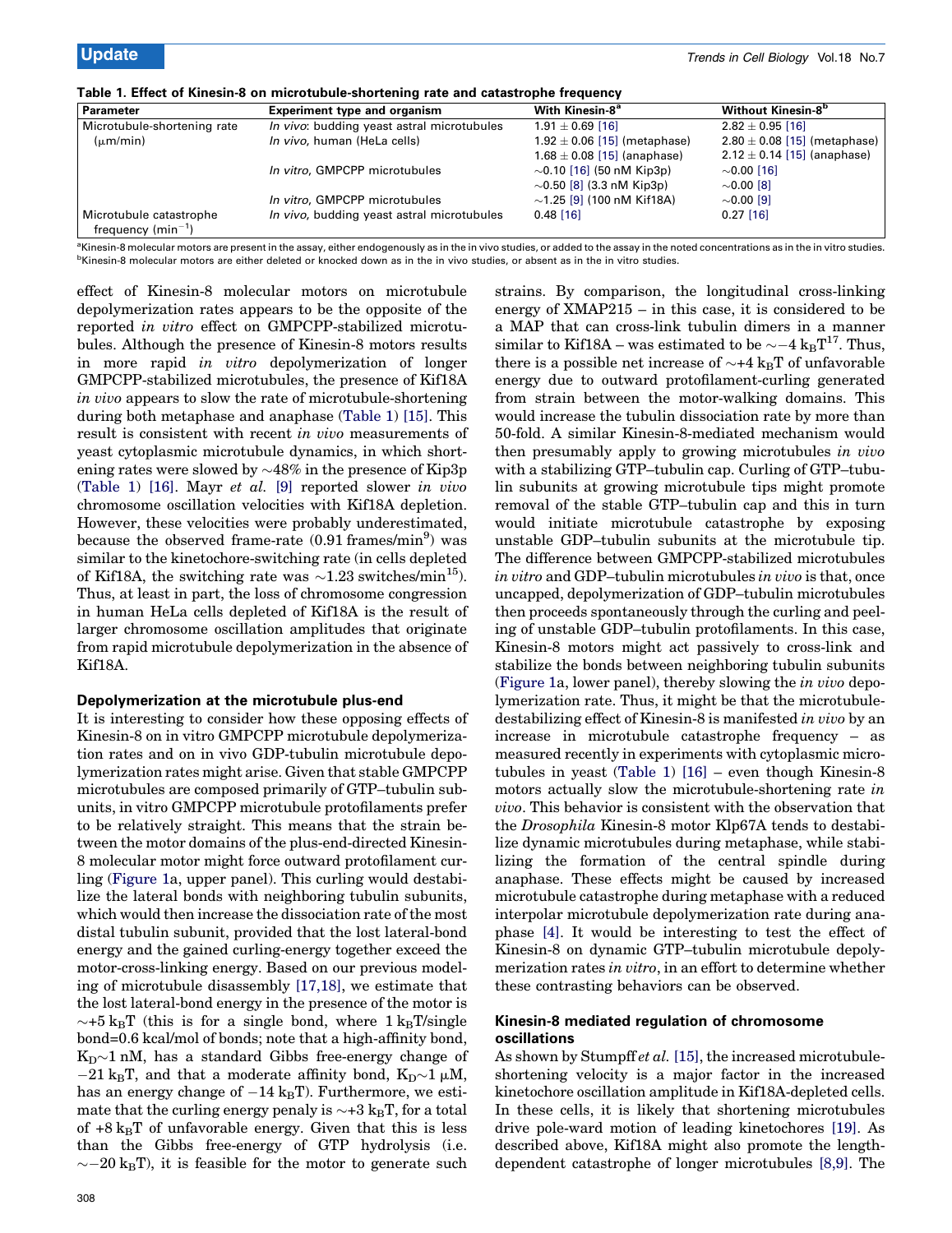

Figure 1. Kinesin-8 motors and microtubules. (a) *In vitro* microtubule-shortening rates are higher in the presence of Kinesin-8 molecular motors, whereas the opposite is observed in vivo. Stable GMPCPP microtubules used in the in vitro experiments (upper panel) might be more sensitive to mechanical tip destabilization through Kinesin-8mediated protofilament kinking, whereas GDP–tubulin microtubules in vivo (lower panel) show rapid, spontaneous depolymerization; thus Kinesin-8 molecular motors might act to passively slow the natural depolymerization process (see text for more quantitative details). (b) A model for Kif18A-mediated kinetochore oscillation amplitude. (i) In wild type spindles, longer microtubules attached to lagging kinetochores are selectively targeted by Kif18A for catastrophe and subsequent depolymerization, decreasing coordination in the polymerization state and slowing the velocity of pole-ward motion (dotted line represents the spindle equator). (ii) In Kif18A depletion, longer, polymerizing microtubules are not targeted for catastrophe and depolymerization. In addition, rapid microtubule-shortening results in faster pole-ward movement of the leading kinetochore. (iii) Conversely, overexpression of Kif18A might result in increased catastrophe of microtubules attached to the lagging kinetochore, decreasing the coordination in polymerization state. Combined with a slower microtubule depolymerization rate, pole-ward kinetochore motion is slowed, decreasing oscillation amplitude, and resulting in increased tension between sister kinetochores.

promotion of microtubule plus-end catastrophe based on the length of the microtubule might provide an efficient mechanism for establishing a spatial gradient in spindle microtubule dynamics [\[20\]](#page-3-0) that would regulate microtubule lengths and thus promote chromosome congression during mitosis [\[21\].](#page-3-0) Recent modeling studies provide a framework for integrating collective microtubule dynamics

to better understand their role in chromosome oscillations and congression [\[22–24\]](#page-3-0). Specifically, modeling work by Civelekoglu-Scholey et al. [\[22\]](#page-3-0) predicts that, for chromosome oscillations to occur, the polymerization state of microtubule ends must be at least partially synchronized, and that pole-ward chromosome motion is dependent on depolymerization of microtubules attached to the leading